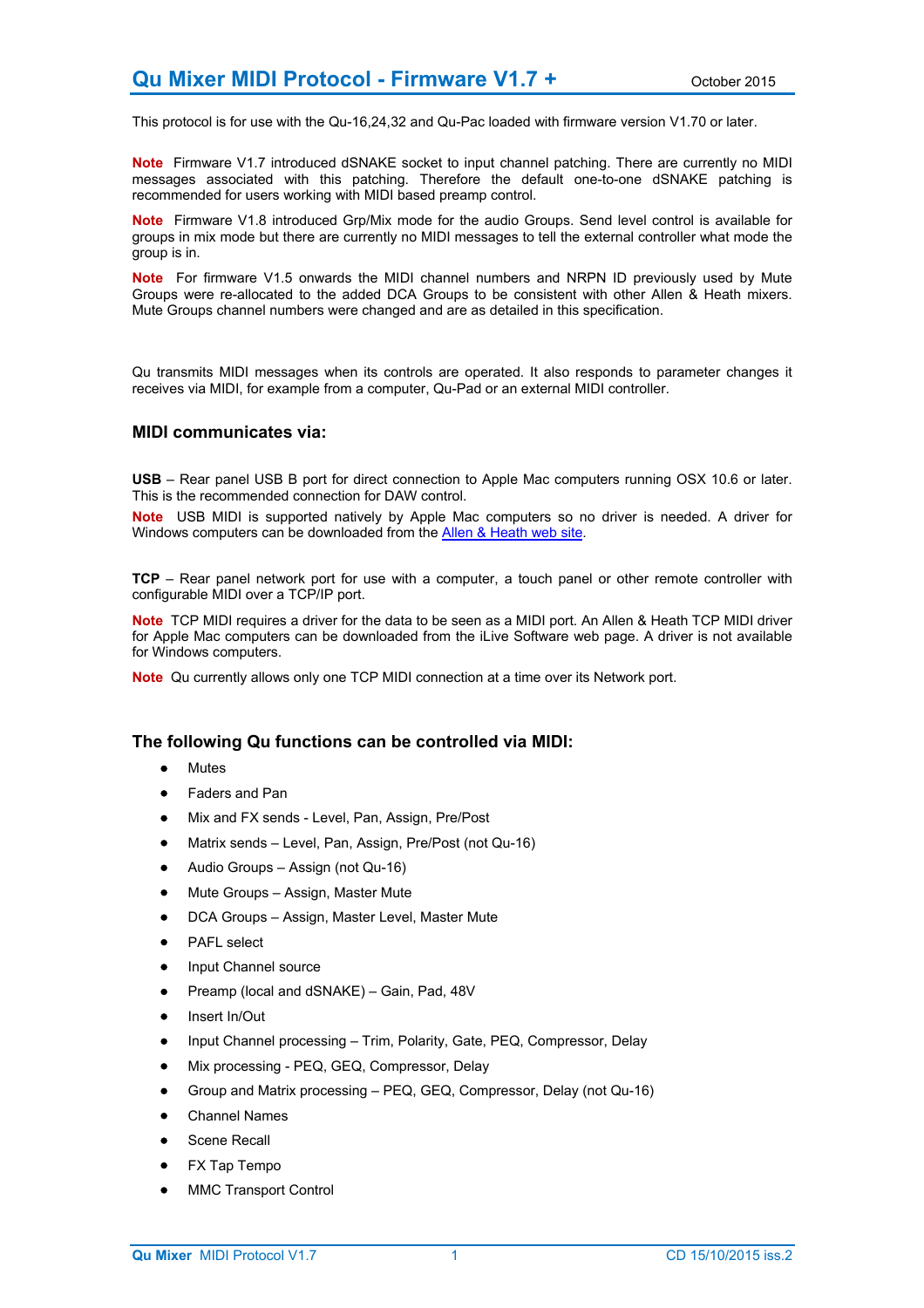# **DAW Control for Mac computers:**

MIDI fader strips can be assigned to the Custom Layer to work with a DAW (Digital Audio Workstation). These send/receive CC and note on/off messages using a different MIDI channel to that used for the Qu functions described above. The MIDI fader strip sends/receives messages relating to:

- Fader position
- Mute key / indicator
- Sel key / indicator
- PAFL key /indicator
- DAW Bank Up/Down

You can work directly with these messages or use the Allen & Heath DAW Control driver to convert them into either of the following popular protocols:

- HUI
- Mackie Control

**Note** DAW Control is available for Mac computers only. A driver for Windows computers is not available.

Go to the Allen & Heath web site to download the DAW Control driver for Mac and for further information in the DAW Control Setup Notes.

### **Reference**

Refer to the table at the end of this document for value listings.

All MIDI message numbers shown in blue in this document are Hexadecimal

| Key | <b>Blue</b> | Hexadecimal number, eq. FO                                                     |
|-----|-------------|--------------------------------------------------------------------------------|
|     |             | <b>Green</b> Variable referred to in table or note, eq. $VA =$ parameter value |
|     | <b>Red</b>  | NRPN <b>ID</b> number for parameter type, eq. Polarity = $6A$                  |
|     |             | <b>Orange</b> NRPN Index to specify a second value, eq. VX                     |

**MIDI channel number N** (see table) MIDI channel 1 to 16 =  $\theta$  to F Qu functions use MIDI channel = **N** MIDI strips (DAW controls) use MIDI channel = **N+1**

| <b>Channel numbers</b> | <b>CH</b>      | (see table)                                              |
|------------------------|----------------|----------------------------------------------------------|
| FX Send 1 to 4         | $= 00$ to 03   |                                                          |
| FX Return 1 to 4       | $= 08$ to $0B$ |                                                          |
| DCA Groups 1 to 4      | $= 10$ to $13$ | <b>Note</b> Introduced in V1.5 firmware                  |
| Input 1 to 32          | $= 20$ to 3F   |                                                          |
| Stereo Channels        | $= 40$ to $42$ |                                                          |
| Mute Groups 1 to 4     | $=$ 50 to 53   | <b>Note</b> This is a change introduced in V1.5 firmware |
| Group 1-2 to 7-8       | $= 68$ to $6B$ | $(not Qu-16)$                                            |
| Mix 1 to 10            | $= 60$ to 66   |                                                          |
| Main LR                | $= 67$         |                                                          |
| Matrix 1-2, 3-4        | $=6C.6D$       | $(not Qu-16)$                                            |

# **Active Sensing**

Qu supports MIDI Active Sensing over its TCP/IP Ethernet connection to detect connection status. Qu will send an initial Active Sense byte (FE) once an Ethernet connection is established, and then once every 300ms or so during any period of inactivity.

Qu also responds to Active Sense If it receives an Active Sense byte it will expect to receive regular MIDI data from that point onwards (either valid control data, or more Active Sense bytes during any period of inactivity). If it does not receive any data for 12 seconds, it will close the Ethernet connection.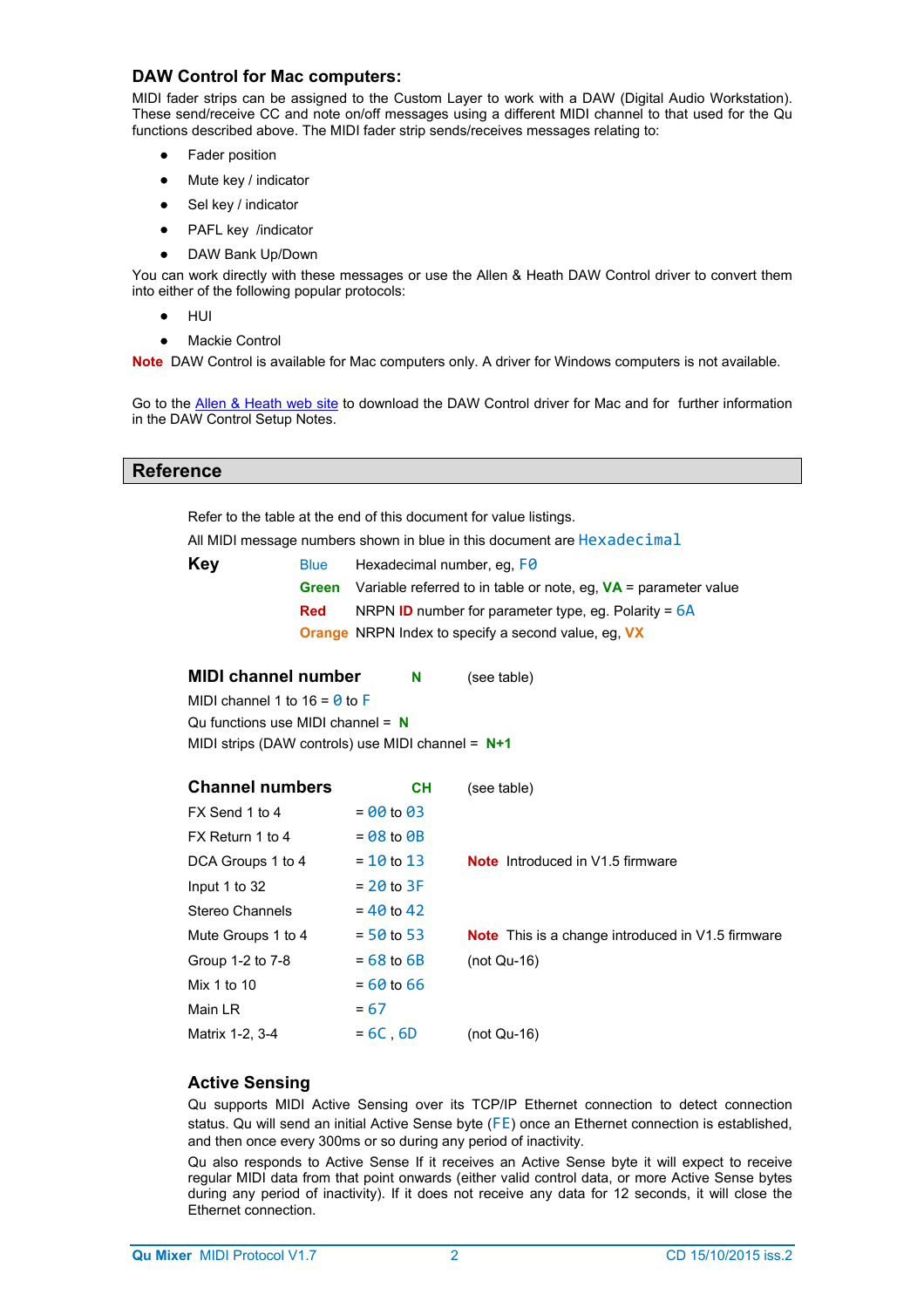# **DAW control**

MIDI strips assigned to the Custom Layer can provide DAW control.

DAW messages can be translated into HUI or Mackie Control protocol using a driver which can be downloaded from the **Allen & Heath web site**.

### Allen & Heath **DAW Control**

**Note** DAW Control is available for Mac computers only. A driver for Windows computers is not available.

DAW messages use a different MIDI channel to other Qu MIDI messages:

Qu MIDI channel = **N** DAW MIDI channel = **N+1**

MIDI strip controls send and respond to the following messages:

# **Strip Fader**

Control Change message:

B(**N+1**), **FD**, **VA** Where  $\overline{FD}$  = Strip fader  $\theta\theta$  to  $1\overline{F}$  (see table)  $VA =$  Fader min to max position =  $00$  to  $7F$ 

### **Strip keys**

The strip keys use **NOTE ON** followed by **NOTE OFF** messages. Pressing keys send messages. Key LED indicators respond to received messages.

9(**N+1**), **KY**, 7F, 9(**N+1**), **KY**, 00

| Where $KY =$ |     | <b>Mute</b> Strip 1-32 = $\theta\theta$ to $1$ F | (see table) |
|--------------|-----|--------------------------------------------------|-------------|
|              | Sel | Strip 1-32 = $20$ to $3F$                        |             |
|              |     | <b>PAFL</b> Strip 1-32 = $40$ to 5F              |             |

### **Bank Up/Down**

Qu SoftKeys can be assigned as DAW Bank Up or Bank Down keys. These use **NOTE ON** followed by **NOTE OFF** messages which are converted by DAW Control to become the Bank Up/Down control.

| Bank Up   | $9(N+1)$ , 7E, 7F, $9(N+1)$ , 7E, 00 |  |
|-----------|--------------------------------------|--|
| Bank Down | $9(N+1)$ , 7F, 7F, $9(N+1)$ , 7F, 00 |  |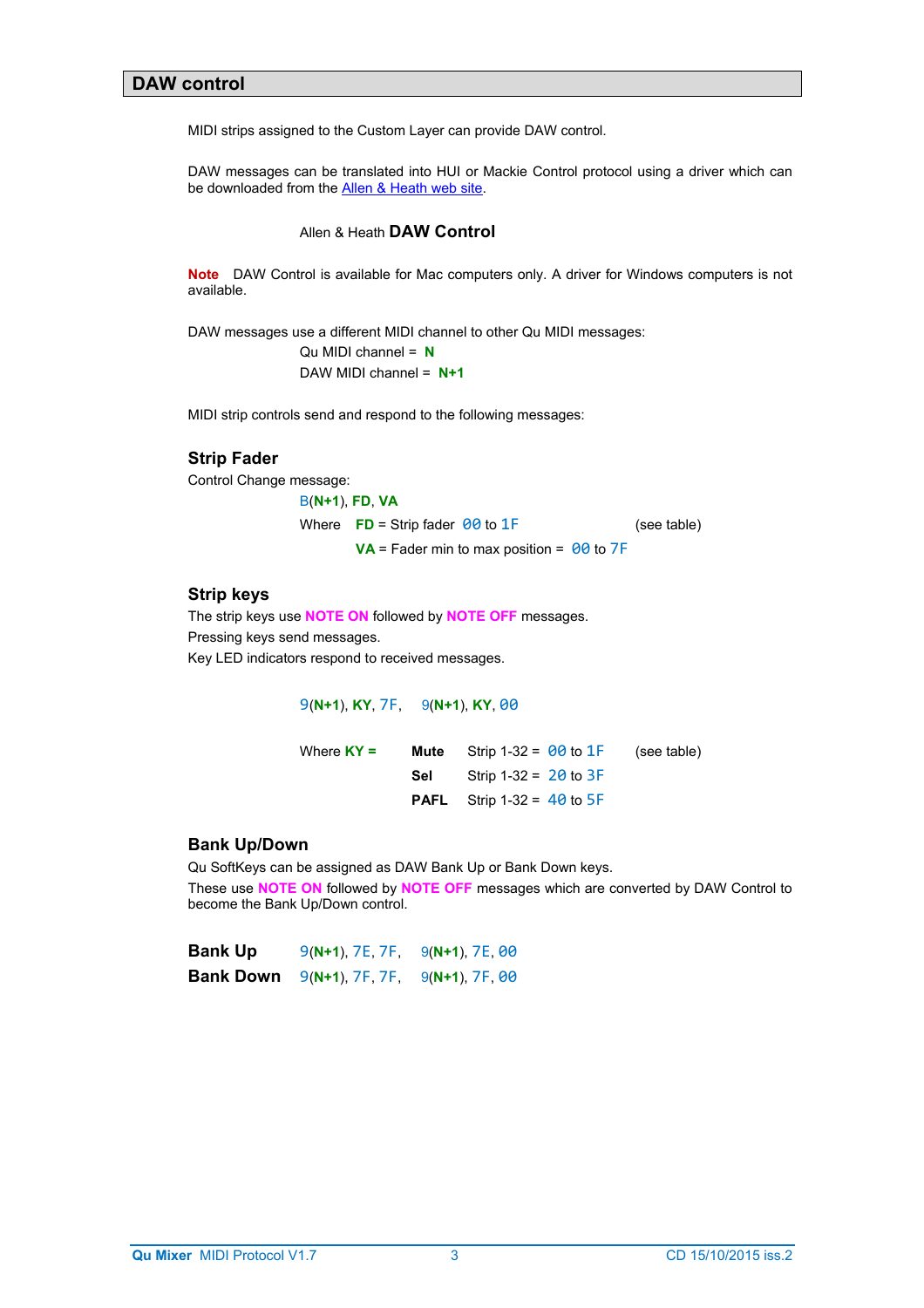| Mute on  |                          | <b>NOTE ON</b> with velocity $>$ or $=$ 40 followed by NOTE OFF |
|----------|--------------------------|-----------------------------------------------------------------|
|          | <b>9N CH 7F 9N CH 00</b> |                                                                 |
| Mute off |                          | <b>NOTE ON</b> with velocity $\leq 40$ followed by NOTE OFF     |
|          | 9N, CH, 3F, 9N, CH, 00   |                                                                 |

# **Received Mute messages**

Velocity 00 and NOTE OFF messages are ignored

Velocity  $91$  to  $3F$  = Mute off

Velocity  $40$  to  $7F =$  Mute on

# **NRPN Parameter control**

Qu mixer parameters are transmitted and received as MIDI **NRPN** (Non-Registered Parameter Number) messages. The MSB (most significant byte) selects the mixer channel (CH), and the LSB (least significant byte) selects the parameter number (ID). The data entry MSB sets the parameter value (VA) and LSB sets the index value for its range (VX) where needed.

|                        | (NRPN MSB)<br><b>BN, 63, CH,</b> | (NRPN LSB)<br><b>BN, 62, ID,</b>                                                                                                                | (Data MSB)<br><b>BN, 06, VA</b> |                                                                | (Data LSB)<br><b>BN, 26, VX</b> |                   |
|------------------------|----------------------------------|-------------------------------------------------------------------------------------------------------------------------------------------------|---------------------------------|----------------------------------------------------------------|---------------------------------|-------------------|
| <b>Fader</b>           |                                  | BN, 63, CH, BN, 62, 17, BN, 06, VA<br>Where $VA$ –inf to +10dB = $\theta\theta$ to 7F, 0dB = $6B$ (see table)                                   |                                 |                                                                |                                 | BN, 26, 07        |
| Pan                    |                                  | BN, 63, CH, BN, 62, 16, BN, 06, VA<br>Where <b>VA</b> Full Left = $\theta\theta$ to Centre = 25 to Full Right = $4A$                            |                                 |                                                                |                                 | <b>BN, 26, VX</b> |
|                        |                                  | <b>VX</b> $\theta$ 4, $\theta$ 5, $\theta$ 6, $\theta$ 7 = Mix 5-6, 7-8, 9-10, LR<br><b>VX</b> $\theta$ C, $\theta$ D = MTX1-2, 3-4 (not Qu-16) |                                 |                                                                |                                 |                   |
| <b>LR Assign</b>       |                                  | BN, 63, CH, BN, 62, 18,<br>Where $VA$ Off = $00$ , On = $01$                                                                                    |                                 | <b>BN, 06, VA</b>                                              |                                 | BN, 26, 07        |
| Mix Assign             | <b>BN, 63, CH,</b>               | Where $VA$ Off = $00$ , On = $01$                                                                                                               |                                 | BN, 62, 55, BN, 06, VA                                         |                                 | <b>BN, 26, VX</b> |
|                        |                                  | <b>VX</b> $\theta\theta$ to $\theta$ 7 = Mix1-10, LR                                                                                            |                                 |                                                                |                                 |                   |
|                        |                                  | <b>VX</b> 10 to $13 = FX$ send 1-4 (Qu-16 FX1,2 only)<br>VX $\,$ 08, 09,0A, 0B, 0C, 0D = Grp1-2 to 7-8, MTX1-2 to 3-4                           |                                 |                                                                |                                 |                   |
| <b>Mute Grp Assign</b> | <b>BN, 63, CH,</b>               |                                                                                                                                                 |                                 | BN, 62, 5C, BN, 06, VA                                         |                                 | BN, 26, 07        |
|                        | Where <b>VA</b>                  |                                                                                                                                                 |                                 | Off Mute Grp 1-4 = $00$ to 03,<br>On Mute Grp 1-4 = $40$ to 43 |                                 |                   |
| <b>DCA Grp Assign</b>  | <b>BN, 63, CH,</b>               |                                                                                                                                                 |                                 | BN, 62, 40, BN, 06, VA                                         |                                 | BN, 26, 07        |
|                        | Where <b>VA</b>                  |                                                                                                                                                 |                                 | Off Mute Grp 1-4 = $00$ to 03,<br>On Mute Grp 1-4 = $40$ to 43 |                                 |                   |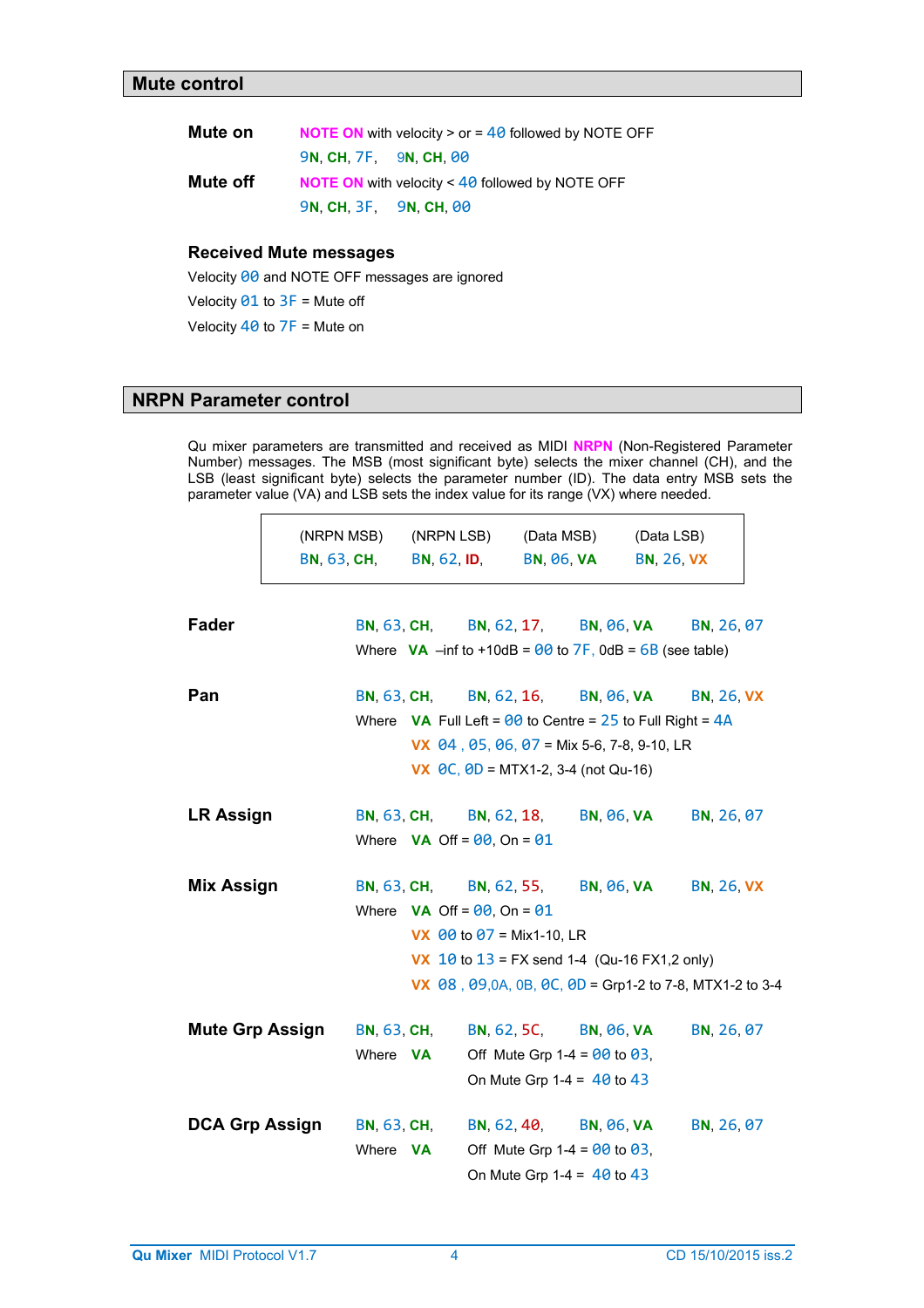|                     | <b>Mix Pre/Post</b>  |                                                                             | <b>BN, 63, CH,</b> | Where <b>VA</b> Post = $90$ , Pre = $01$                                        | BN, 62, 50, BN, 06, VA                                                             | <b>BN, 26, VX</b> |
|---------------------|----------------------|-----------------------------------------------------------------------------|--------------------|---------------------------------------------------------------------------------|------------------------------------------------------------------------------------|-------------------|
|                     |                      |                                                                             |                    | <b>VX</b> $\theta\theta$ to $\theta$ 6 = Mix1-10                                |                                                                                    |                   |
|                     |                      |                                                                             |                    |                                                                                 | <b>VX</b> 10 to $13 = FX$ send 1-4 (Qu-16 FX1,2 only)                              |                   |
|                     |                      |                                                                             |                    | <b>VX</b> $\theta$ C, $\theta$ D = MTX1-2, 3-4 (not Qu-16)                      |                                                                                    |                   |
| <b>Send Level</b>   |                      |                                                                             |                    | BN, 63, CH, BN, 62, 20, BN, 06, VA                                              |                                                                                    | <b>BN, 26, VX</b> |
|                     |                      |                                                                             |                    | Where $\mathsf{VA}$ –inf to +10dB = $\theta\theta$ to $\mathsf{ZF}$ (see table) |                                                                                    |                   |
|                     |                      |                                                                             |                    | VX $00$ to $06$ = Mix1-10                                                       |                                                                                    |                   |
|                     |                      |                                                                             |                    | <b>VX</b> $\theta$ C, $\theta$ D = MTX1-2, 3-4 (not Qu-16)                      | <b>VX</b> 10 to $13 = FX$ send 1-4 (Qu-16 FX1,2 only)                              |                   |
|                     |                      |                                                                             |                    |                                                                                 |                                                                                    |                   |
| <b>PAFL select</b>  |                      |                                                                             | <b>BN, 63, CH,</b> | <b>BN, 62, 51,</b>                                                              | <b>BN, 06, VA</b>                                                                  | BN, 26, 07        |
|                     |                      |                                                                             |                    | Where $VA$ Off = $00$ , On = $01$                                               |                                                                                    |                   |
|                     |                      |                                                                             |                    |                                                                                 |                                                                                    |                   |
|                     | <b>Ch USB Source</b> |                                                                             |                    |                                                                                 | Switches between channel current Preamp and current USB source                     |                   |
|                     |                      |                                                                             | <b>BN, 63, CH,</b> | <b>BN, 62, 12,</b>                                                              | <b>BN, 06, VA</b>                                                                  | BN, 26, 00        |
|                     |                      |                                                                             |                    | Where $VA$ Off (Preamp) = $00$ , On (USB) = $01$                                |                                                                                    |                   |
|                     |                      |                                                                             |                    |                                                                                 |                                                                                    |                   |
|                     |                      |                                                                             |                    |                                                                                 | Ch Preamp Source Switches between mixer rear panel and remote AR rack input source |                   |
|                     |                      |                                                                             | <b>BN, 63, CH,</b> | <b>BN, 62, 57,</b>                                                              | <b>BN, 06, VA</b>                                                                  | BN, 26, 00        |
|                     |                      | Where <b>VA</b> Off (Local) = $\theta\theta$ , On (dSNAKE) = $\theta\theta$ |                    |                                                                                 |                                                                                    |                   |
|                     | <b>Local Preamp</b>  |                                                                             |                    | Applies to rear panel local inputs only                                         |                                                                                    |                   |
|                     |                      |                                                                             | <b>BN, 63, CH,</b> | <b>BN, 62, ID,</b>                                                              | <b>BN, 06, VA</b>                                                                  | BN, 26, 07        |
|                     |                      | Where                                                                       |                    |                                                                                 |                                                                                    |                   |
|                     | Gain                 | $ID = 19$                                                                   |                    |                                                                                 | VA Gain -5dB to +60dB = $90$ to $7F$ (see table)                                   |                   |
|                     | 48V PP               | $ID = 69$                                                                   |                    | VA Off = $00$ , On = $01$                                                       |                                                                                    |                   |
|                     |                      |                                                                             |                    | Applies to remote AR rack inputs only                                           |                                                                                    |                   |
|                     | dSNAKE Preamp        | <b>BN, 63, CH,</b>                                                          |                    | <b>BN. 62. ID.</b>                                                              | <b>BN, 06, VA</b>                                                                  | <b>BN, 26, VX</b> |
|                     |                      | Where                                                                       |                    |                                                                                 |                                                                                    |                   |
|                     | Gain                 | $ID = 58$                                                                   |                    |                                                                                 | VA Gain +5dB to +60dB = $00$ to $7F$ (see table)                                   |                   |
|                     | Pad                  | $ID = 59$                                                                   |                    | <b>VA</b> Out = $00$ , In = $01$                                                |                                                                                    |                   |
|                     | 48V PP               | $ID = 5A$                                                                   |                    | <b>VA</b> Off = $00$ , On = $01$                                                |                                                                                    |                   |
|                     |                      |                                                                             |                    | $\overline{V}X$ = dSNAKE socket index ( $\theta\theta$ to 27)                   |                                                                                    |                   |
|                     |                      | (Does not support dSNAKE input patching)                                    |                    |                                                                                 |                                                                                    |                   |
|                     |                      |                                                                             |                    |                                                                                 |                                                                                    |                   |
| <b>Digital Trim</b> |                      |                                                                             |                    | Applies to USB source to channel only                                           |                                                                                    |                   |
|                     |                      |                                                                             | <b>BN, 63, CH,</b> | <b>BN, 62, 52,</b>                                                              | <b>BN, 06, VA</b>                                                                  | BN, 26, 07        |
|                     |                      |                                                                             |                    |                                                                                 | Where <b>VA</b> Trim -24 to +24dB = $\theta\theta$ to $7F$ 0dB = $4\theta$         |                   |
| <b>Stereo Trim</b>  |                      |                                                                             |                    | Applies to local ST1, ST2 and ST3 inputs only                                   |                                                                                    |                   |
|                     |                      | <b>BN, 63, CH,</b>                                                          |                    | <b>BN, 62, 54,</b>                                                              | <b>BN, 06, VA</b>                                                                  | BN, 26, 07        |
|                     |                      |                                                                             |                    |                                                                                 | Where <b>VA</b> Trim -24 to +24dB = $\theta\theta$ to $7F$ 0dB = $4\theta$         |                   |
|                     |                      |                                                                             |                    |                                                                                 |                                                                                    |                   |
| <b>Polarity</b>     |                      | <b>BN, 63, CH,</b>                                                          |                    | <b>BN, 62, 6A,</b>                                                              | <b>BN, 06, VA</b>                                                                  | BN, 26, 07        |
|                     |                      |                                                                             |                    | Where <b>VA</b> Off (normal) = $\theta\theta$ , On (reversed) = $\theta\theta$  |                                                                                    |                   |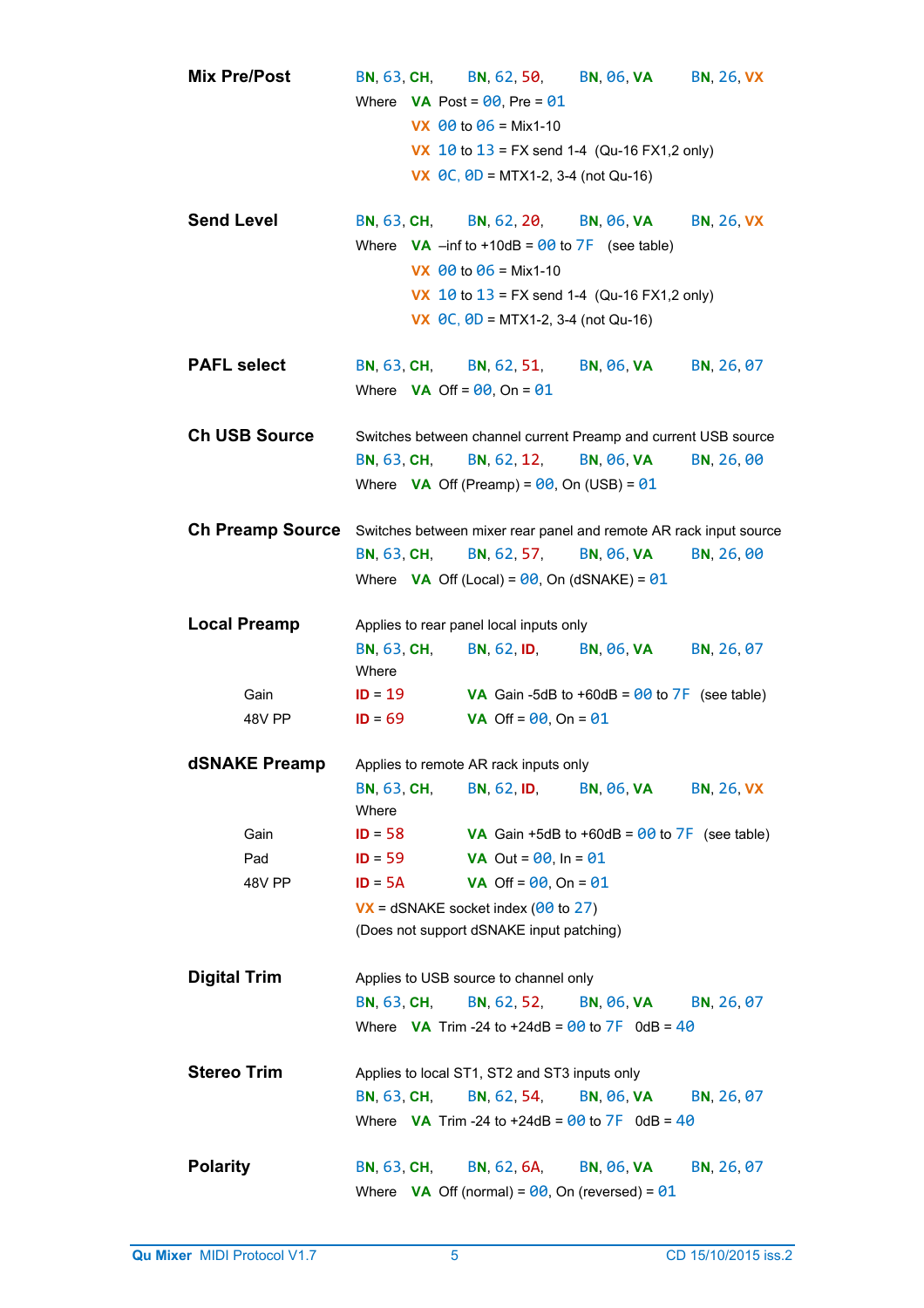|            | <b>Insert In/Out</b> |                                   | BN, 63, CH, BN, 62, 6B,                                  | BN, 06, VA        | BN, 26, 07        |
|------------|----------------------|-----------------------------------|----------------------------------------------------------|-------------------|-------------------|
|            |                      | Where $VA$ Out = $00$ , In = $01$ |                                                          |                   |                   |
|            |                      |                                   |                                                          |                   |                   |
| <b>PEQ</b> |                      | <b>BN, 63, CH,</b><br>Where       | <b>BN, 62, ID,</b>                                       | BN, 06, VA        | BN, 26, 07        |
|            | LF Gain              | $ID = 01$                         | <b>VA</b> -12 to +12dB = $\theta\theta$ to 7F            |                   | $0dB = 40$        |
|            | LF Freq              | $ID = 02$                         | <b>VA</b> 20Hz to 20 kHz = $90$ to $7F$                  |                   |                   |
|            | LF Width             | $ID = 03$                         | <b>VA</b> 1.5 to 1/9 Oct = $90$ to 7F                    |                   |                   |
|            | LF Type              | $ID = 04$                         | <b>VA</b> Bell = $00$ , Shelf = $06$                     |                   |                   |
|            | LM Gain              | $ID = 05$                         | <b>VA</b> -12 to +12dB = $90$ to $7F$                    |                   | $0dB = 40$        |
|            | LM Freq              | $ID = 06$                         | VA 20Hz to 20 kHz = $00$ to $7F$                         |                   |                   |
|            | LM Width             | $ID = 07$                         | <b>VA</b> 1.5 to 1/9 Oct = $\theta\theta$ to 7F          |                   |                   |
|            | HM Gain              | $ID = 09$                         | <b>VA</b> -12 to +12dB = $00$ to $7F$                    |                   | $0dB = 40$        |
|            | HM Freq              | $ID = \Theta A$                   | VA 20Hz to 20 kHz = $00$ to $7F$                         |                   |                   |
|            | HM Width             | $ID = \Theta B$                   | <b>VA</b> 1.5 to 1/9 Oct = $\theta\theta$ to 7F          |                   |                   |
|            | HF Gain              | $ID = 0D$                         | <b>VA</b> -12 to +12dB = $00$ to $7F$                    |                   | $0dB = 40$        |
|            | HF Freq              | $ID = \Theta E$                   | VA 20Hz to 20 kHz = $00$ to $7F$                         |                   |                   |
|            | HF Width             | $ID = \Theta F$                   | <b>VA</b> 1.5 to 1/9 Oct = $90$ to 7F                    |                   |                   |
|            | HF Type              | $ID = 10$                         | <b>VA</b> Bell = $00$ , Shelf = $06$                     |                   |                   |
| <b>PEQ</b> | In/Out               |                                   | BN, 63, CH, BN, 62, 11, BN, 06, VA                       |                   | BN, 26, 00        |
|            |                      | Where $VA$ Out = $00$ , In = $01$ |                                                          |                   |                   |
|            |                      |                                   |                                                          |                   |                   |
| <b>HPF</b> | Freq                 | <b>BN, 63, CH,</b>                | <b>BN, 62, 13,</b>                                       | BN, 06, VA        | BN, 26, 07        |
|            |                      |                                   | Where $\mathsf{VA}$ 20Hz to 20kHz = 00 to 7F             |                   |                   |
|            |                      |                                   |                                                          |                   |                   |
| <b>HPF</b> | In/Out               | <b>BN, 63, CH,</b>                | BN, 62, 14,                                              | <b>BN, 06, VA</b> | BN, 26, 00        |
|            |                      | Where $VA$ Out = $00$ , In = $01$ |                                                          |                   |                   |
| <b>GEQ</b> | Gain                 |                                   | BN, 63, CH, BN, 62, 70, BN, 06, VA                       |                   | <b>BN, 26, VX</b> |
|            |                      |                                   | Where $VA$ Gain -12 to +12dB = $00$ to 7F                |                   |                   |
|            |                      |                                   | VX $\theta\theta$ to $1B$ = Each of 28 bands (see table) |                   |                   |
|            |                      |                                   |                                                          |                   |                   |
| <b>GEQ</b> | In/Out               |                                   | BN, 63, CH, BN, 62, 71, BN, 06, VA                       |                   | BN, 26, 00        |
|            |                      | Where $VA$ Out = $00$ , In = $01$ |                                                          |                   |                   |
| Gate       |                      | <b>BN, 63, CH,</b>                | <b>BN, 62, ID,</b>                                       | <b>BN, 06, VA</b> | BN, 26, 07        |
|            |                      | Where                             |                                                          |                   |                   |
|            | Attack               | $ID = 41$                         | VA 50us to 300ms = $00$ to $7F$                          |                   |                   |
|            | Release              | $ID = 42$                         | VA 10ms to 1s = $00$ to 7F                               |                   |                   |
|            | Hold                 | $ID = 43$                         | VA 10ms to 5s = $00$ to 7F                               |                   |                   |
|            | Threshold            | $ID = 44$                         | <b>VA</b> -72 to +18dB = $00$ to 7F                      |                   |                   |
|            | Depth                | $ID = 45$                         | <b>VA</b> 0 to 60dB = $00$ to 7F                         |                   |                   |
| Gate       | In/Out               | <b>BN, 63, CH,</b>                | BN, 62, 46, BN, 06, VA                                   |                   | BN, 26, 00        |
|            |                      | Where $VA$ Out = $00$ , In = $01$ |                                                          |                   |                   |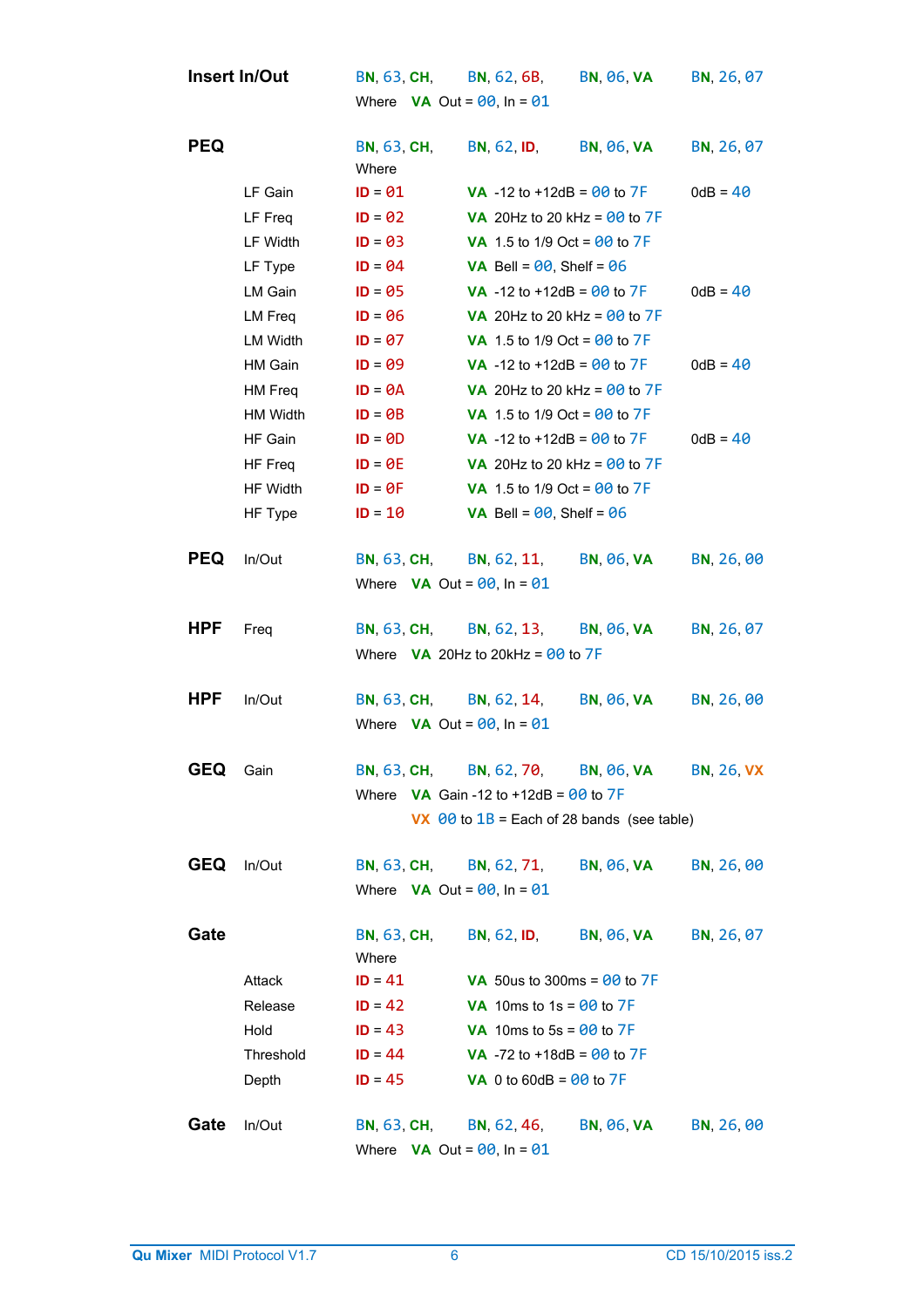| Comp                |           | <b>BN, 63, CH,</b><br>Where                                  | BN, 62, ID, BN, 06, VA                                                                                                                                                                   |                                                                        | BN, 26, 07 |
|---------------------|-----------|--------------------------------------------------------------|------------------------------------------------------------------------------------------------------------------------------------------------------------------------------------------|------------------------------------------------------------------------|------------|
|                     | Type      | $ID = 61$                                                    | <b>VA</b> 4 types = $00, 01, 02, 03$                                                                                                                                                     |                                                                        |            |
|                     | Attack    | $ID = 62$                                                    | <b>VA</b> 300us to 300ms = $\theta\theta$ to $7F$                                                                                                                                        |                                                                        |            |
|                     | Release   | $ID = 63$                                                    | <b>VA</b> 100ms to $2s = 00$ to 7F                                                                                                                                                       |                                                                        |            |
|                     | Knee      | $ID = 64$                                                    |                                                                                                                                                                                          | VA Hard knee = $00$ , Soft knee = $01$                                 |            |
|                     | Ratio     | $ID = 65$                                                    |                                                                                                                                                                                          | <b>VA</b> 1:1 to inf = $\theta\theta$ to 7F, 2.6:1 = 50                |            |
|                     | Threshold | $ID = 66$                                                    | <b>VA</b> -46 to +18dB = $00$ to $7F$                                                                                                                                                    |                                                                        |            |
|                     | Gain      | $ID = 67$                                                    | <b>VA</b> $0 + 18$ dB = $00$ to 7F                                                                                                                                                       |                                                                        |            |
| <b>Comp</b> In/Out  |           | Where $VA$ Out = $00$ , In = $01$                            | BN, 63, CH, BN, 62, 68, BN, 06, VA                                                                                                                                                       |                                                                        | BN, 26, 00 |
| Delay Time          |           | <b>BN, 63, CH,</b>                                           | Where $VA$ Input 0 to 85ms = $00$ to 40<br><b>VA</b> Mix 0 to 170ms = $\theta\theta$ to 7F<br>VA Group 0 to 170ms = $00$ to $7F$<br><b>VA</b> Matrix 0 to 170ms = $\theta\theta$ to $7F$ | BN, 62, 6C, BN, 06, VA<br>(linear)<br>(linear)<br>(linear)<br>(linear) | BN, 26, 07 |
| <b>Delay</b> In/Out |           | BN, 63, CH, BN, 62, 6D,<br>Where $VA$ Out = $00$ , In = $01$ |                                                                                                                                                                                          | <b>BN, 06, VA</b>                                                      | BN, 26, 00 |

# **FX Parameter Control**

| <b>Delay FX Time</b>                                                                                                                                                                                                            |      | To set delay time. Can be used for Tap Tempo.<br>Can use one or two NRPN messages:<br>Use MSB message only for course time value resolution.<br>Use LSB followed by MSB message for fine resolution. |                                                        |                                     |                   |
|---------------------------------------------------------------------------------------------------------------------------------------------------------------------------------------------------------------------------------|------|------------------------------------------------------------------------------------------------------------------------------------------------------------------------------------------------------|--------------------------------------------------------|-------------------------------------|-------------------|
|                                                                                                                                                                                                                                 | LSB: |                                                                                                                                                                                                      | BN, 63, CH, BN, 62, 49, BN, 06, VAf                    |                                     | <b>BN, 26, VX</b> |
|                                                                                                                                                                                                                                 | MSB: |                                                                                                                                                                                                      |                                                        | BN, 63, CH, BN, 62, 48, BN, 06, VAc | <b>BN, 26, VX</b> |
| Where <b>VAf</b> Fine resolution time value = $\theta\theta$ to $7F$<br><b>VAc</b> Course resolution time value = $\theta\theta$ to $7F$<br><b>VX</b> Delay parameter $05$ = Left tap<br>(See table for examples of time value) |      |                                                                                                                                                                                                      | $07$ = Right tap                                       |                                     |                   |
| <b>Delay FX Link</b>                                                                                                                                                                                                            |      | To link or unlink the Left and Right tap time.                                                                                                                                                       |                                                        |                                     |                   |
|                                                                                                                                                                                                                                 |      |                                                                                                                                                                                                      | BN, 63, CH, BN, 62, 48, BN, 06, VA                     |                                     | BN, 26, 06        |
|                                                                                                                                                                                                                                 |      |                                                                                                                                                                                                      | Where $VA$ Off (unlinked) = $00$<br>On (linked) = $7F$ |                                     |                   |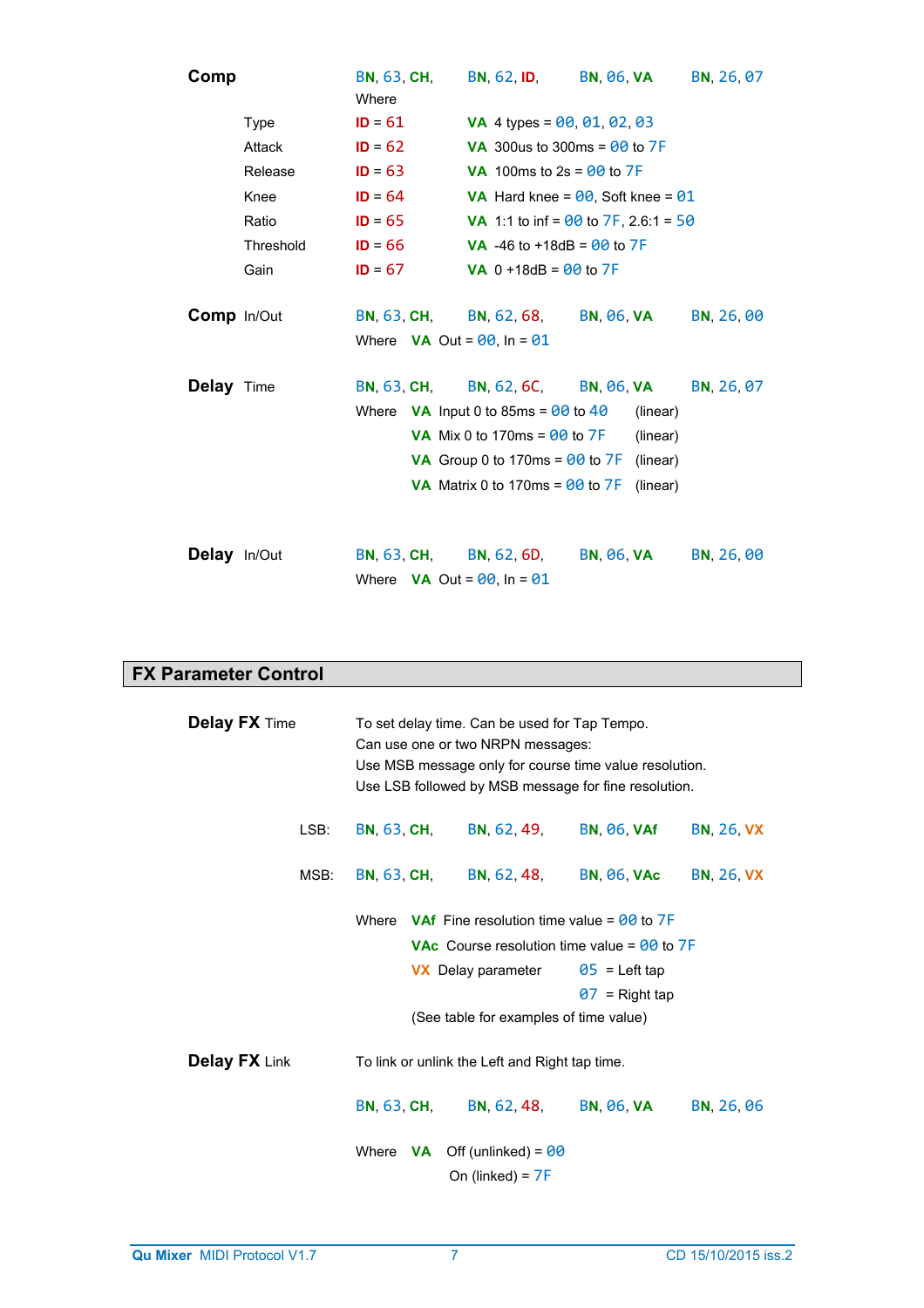Qu uses **Bank Select** and **Program Change** messages for Scene recall. Only Bank 1 is used.

### **Transmitted Scene message**

Qu transmits this message when a Scene is recalled using the touch screen or a SoftKey:

| (Bank1 MSB)                             | (Bank1 LSB) | Recall Scene |
|-----------------------------------------|-------------|--------------|
| BN 00.00                                | BN 20.00.   | CN SS        |
| Where $SS$ = Scene1 to 100 = $00$ to 63 |             | (see table)  |

### **Received Scene message**

Qu responds to the following message if Bank1 is currently selected:

# Recall Scene

C**N**, **SS** 

Where  $SS =$  Scene1 to 100 =  $000$  to 63 (see table)

# **To set Bank1**

Qu will ignore Scene change messages if the Bank is not set to 1.

(Bank1 MSB) (Bank1 LSB) B**N**, 00, 00, B**N**, 20, 00

|  | <b>MMC (Transport Control)</b> |
|--|--------------------------------|

| Sysex message | FO. 7F. 7F. 06. TC. F7             |
|---------------|------------------------------------|
|               | Where <b>TC</b> transport control: |
|               | $01 =$ Stop                        |
|               | $02 =$ Play                        |
|               | $04 =$ Fast Forward                |
|               | $\theta$ 5 = Rewind                |
|               | $\theta$ 6 = Record Strobe         |
|               | $99 =$ Pause                       |
|               |                                    |

# **Device Connection**

**Note** Qu currently allows only one TCP MIDI connection at a time over its Network port.

### **TCP Client Configuration**

Clients should be configured to use TCP port 51325

# **Active Sensing**

Qu supports MIDI Active Sensing over its TCP/IP Ethernet connection to detect connection status. Qu will send an initial Active Sense byte (FE) once an Ethernet connection is established, and then once every 300ms or so during any period of inactivity.

Qu also responds to Active Sense If it receives an Active Sense byte it will expect to receive regular MIDI data from that point onwards (either valid control data, or more Active Sense bytes during any period of inactivity). If it does not receive any data for 12 seconds, it will close the Ethernet connection.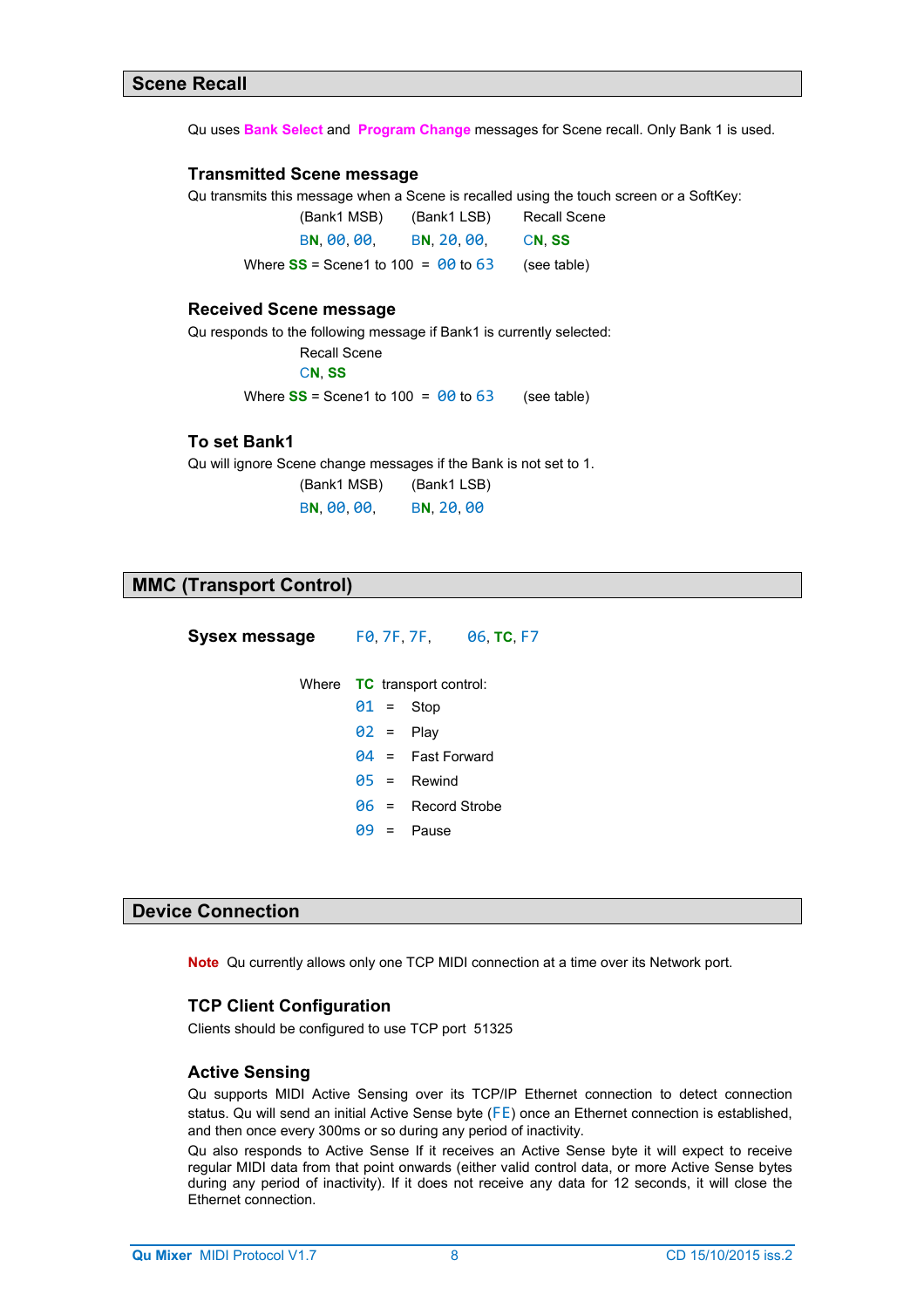Qu uses Sysex messages to communicate much of its data.

| <b>Sysex Header</b> |           | <b>Sysex Header</b> |                              |              |
|---------------------|-----------|---------------------|------------------------------|--------------|
|                     | A&H ID    |                     | Qu mixer Major/Minor version | MIDI channel |
| FØ.                 | 00.00.1A. | 50.11.              | 01.00.                       | 0N           |

# **Get System State**

An external controller such as an iPad running the Qu-Pad app can use MIDI **Sysex** messages to request and receive the current parameter state of the Qu mixer.

**Note** On request, the mixer MIDI channel ( **N** ) is not known therefore an 'All Call' Sysex Header is sent. The reply returns the MIDI channel number. This number should be used in subsequent messages.

**REQUEST: Sysex Header (All Call),** 10 **<iPadFlag>,** F7 Where **Sysex Header (All Call)** = F0, 00, 00, 1A, 50, 11, 01, 00, 7F And **<iPadFlag>** = 1 identifies the incoming connection as Qu-pad. **REPLY: Sysex Header,** 11**, < BoxID > , < Version > ,** F7 Where **< BoxID >** identifies the outgoing connection Qu mixer model Where:  $1 = Qu-16$  $2 = Qu - 24$  $3 = Qu-32$  $4 = Qu-Pac$ 

**< Version >** = **<Major>**,**<Minor>** = Qu firmware version (7bit data)

Subsequent push of NRPN messages to update current state. Subsequent End Sync Response:

**Sysex Header,** 14, F7

If **<iPadFlag>** is set in the initial request the Qu mixer will expect to receive an Active Sense byte within 5 seconds. If not, it will close the Ethernet connection. This is how the lost communication mechanism is enforced for Qu-Pad.

# **Channel Naming**

# **Get Name from Qu**

|          | <b>REQUEST:</b> | Sysex Header, 01, CH, F7                                         |  |  |  |  |  |  |  |
|----------|-----------------|------------------------------------------------------------------|--|--|--|--|--|--|--|
|          | <b>REPLY:</b>   | Sysex Header, 02, CH, <name>, F7</name>                          |  |  |  |  |  |  |  |
|          |                 | Where $\leq$ <b>Name</b> $\geq$ = string of hex ascii characters |  |  |  |  |  |  |  |
| Set Name |                 | Sysex Header, 03, CH, <name> F7</name>                           |  |  |  |  |  |  |  |
|          |                 | Where $\leq$ <b>Name &gt;</b> = string of hex ascii characters   |  |  |  |  |  |  |  |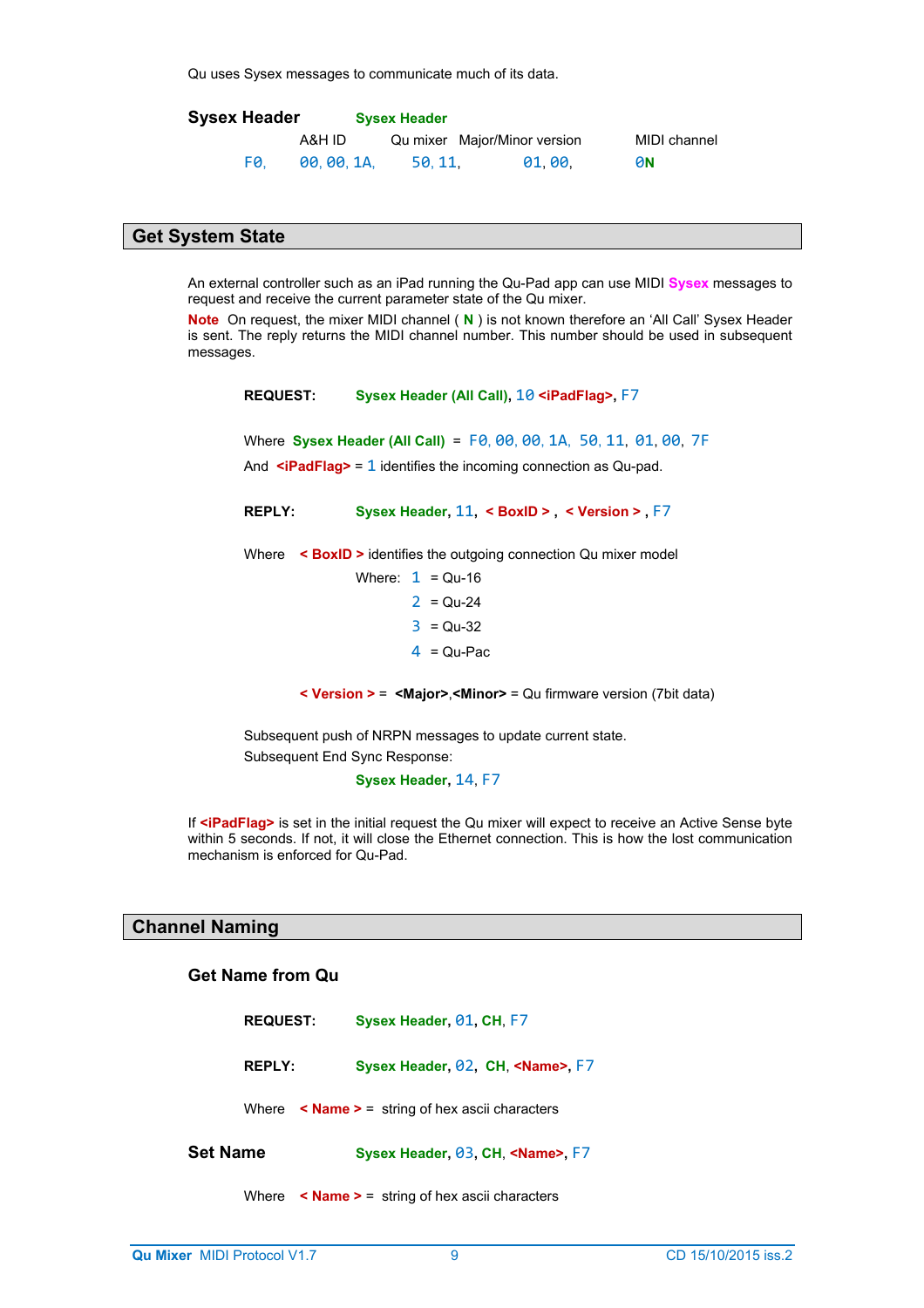### **Get Meter Data**

An external controller such as an iPad running the Qu-Pad app can use MIDI **Sysex** messages to request and receive the current meter data from the Qu mixer.

| <b>REQUEST:</b> |                                                                    |
|-----------------|--------------------------------------------------------------------|
|                 | Sysex Header, 12, < MeterOnOff > F7                                |
| <b>REPLY:</b>   |                                                                    |
|                 | Sysex Header, $13 \leq$ MeterData > F7                             |
|                 |                                                                    |
| Where           | $\leq$ MeterData> = Push of all meter data (Described below).      |
|                 | Where $\leq$ <b>MeterOnOff&gt;</b> = 0 (meters Off), 1 (meters On) |

Meter values are signed dB values, coded as fixed point 7Q8 offset 8000 format, stored as unsigned 16 bit numbers, (transmitted in "7-bit-ized" format in the Sysex).

#### **Encoding of meter data:**

The 8-bit file data needs to be converted to 7-bit form, with the result that every 7 bytes of file data translates to 8 bytes in the MIDI stream.

For each group of 7 bytes of file data, the top bit from each is used to construct an eighth byte, which is sent first. For example:

AAAAaaaa BBBBbbbb CCCCcccc DDDDdddd EEEEeeee FFFFffff GGGGgggg

becomes :

 0ABCDEFG 0AAAaaaa 0BBBbbbb 0CCCcccc 0DDDdddd 0EEEeeee 0FFFffff 0GGGgggg The final group may have less than 7 bytes, and is coded as follows (example with 2 bytes in the final group):

0AB00000 0AAAaaaa 0BBBbbbb

| Example: | 7-bit-ized binary            | 00100000 01111100 00000000               |
|----------|------------------------------|------------------------------------------|
|          | Unpacks to 8-bit-ized binary | 01111100 10000000                        |
|          | Equivalent to hexadecimal    | 7080                                     |
|          | Remove the offset:           | $(int16 t) 7C80 - (int16 t) 8000 = FC80$ |
|          | Float and scale:             | (float) $FC80 / 256.0f = -3.5dB$         |
|          |                              |                                          |

#### **Transmission of meter data:**

The meter data is transmitted in blocks of data in the following order:

| Qu-16                  | Qu-24                  | Qu-32                         |
|------------------------|------------------------|-------------------------------|
| 16 Mono Input blocks   | 24 Mono Input blocks   | 24 Mono Input blocks (CH1-24) |
| 80 unused meters       | 3 Stereo Input blocks  | 3 Stereo Input blocks         |
| 3 Stereo Input blocks  | 180 unused meters      | 20 unused meters              |
| 20 unused meters       | 4 Mono Mix blocks      | 8 Mono Input blocks (CH25-32) |
| 4 Mono Mix blocks      | 4 Stereo Mix blocks    | 4 Mono Mix blocks             |
| 4 Stereo Mix blocks    | 2 Stereo Group blocks  | 4 Stereo Mix blocks           |
| 1 Stereo Monitor block | 2 Stereo Matrix blocks | 4 Stereo Group blocks         |
| 4 Stereo FX blocks     | 1 Stereo Monitor block | 2 Stereo Matrix blocks        |
|                        | 4 Stereo FX blocks     | 1 Stereo Monitor block        |
|                        |                        | 4 Stereo FX blocks            |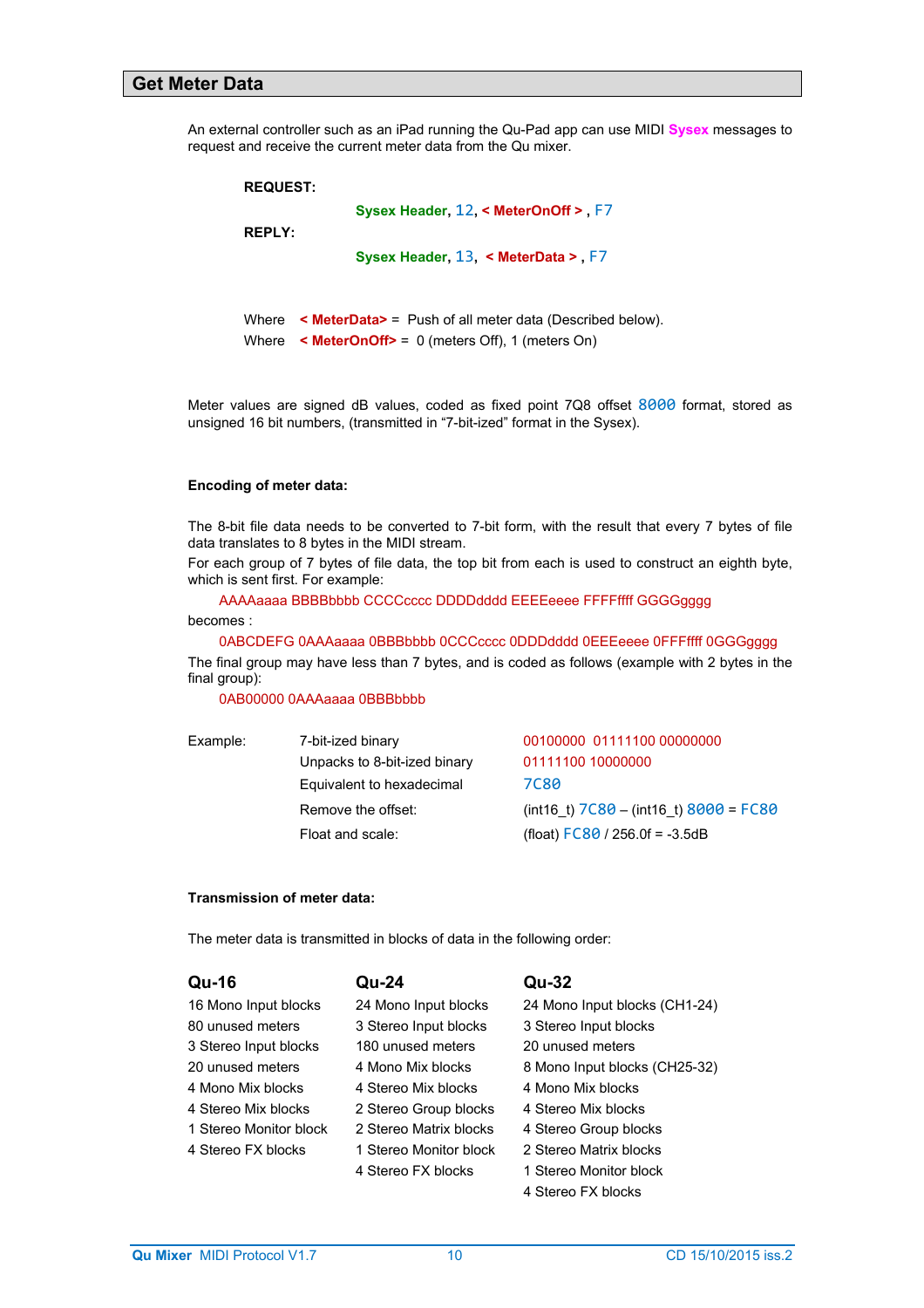The meter blocks transmit the following meter data:

# **Mono Input block**

Post Preamp Post PEQ Post Compressor Post Delay Gate Side Chain Compressor Side Chain Direct Out Gate Gain reduction Compressor Gain Reduction Ducker Gain Reduction

#### **Stereo Input block**

Post Preamp L Post PEQ L Post Compressor L Post Delay L Gate Side Chain L Compressor Side Chain L Direct Out L Gate Gain reduction L Compressor Gain Reduction L Ducker Gain Reduction L Post Preamp R Post PEQ R Post Compressor R Post Delay R Gate Side Chain R Compressor Side Chain R Direct Out R Gate Gain reduction R Compressor Gain Reduction R Ducker Gain Reduction R

#### **Mono Mix block**

TB/SigGen Pre-Insert Post-PEQ Post-GEQ Post Compressor Post Fader Post insert Compressor Side Chain Compressor Gain Reduction Ducker Gain Reduction

# **Stereo Mix / Group / Matrix block** TB/SigGen L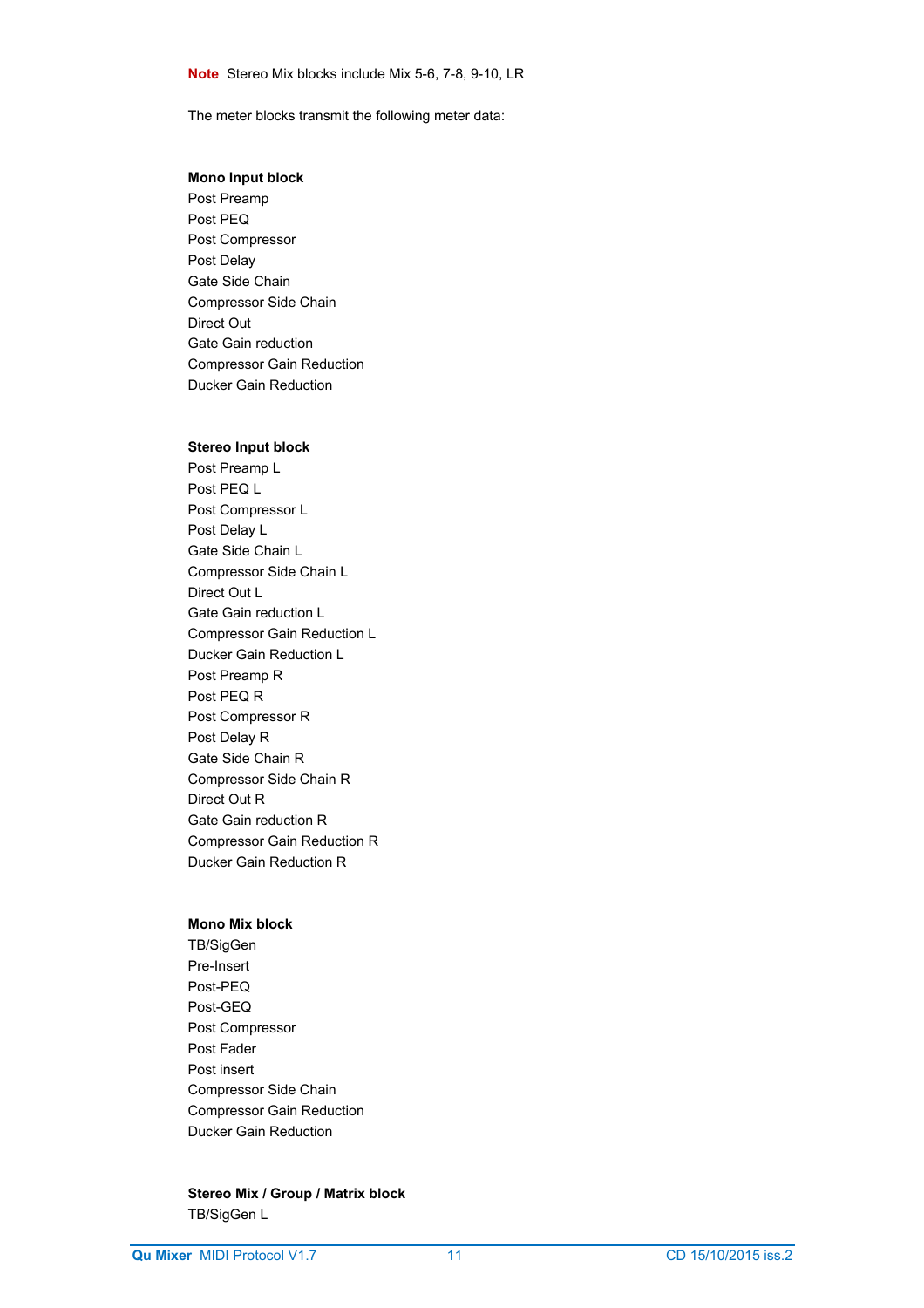Pre-Insert L Post PEQ L Post GEQ L Post Compressor L Post Fader L Post Insert L Compressor Side Chain L Compressor Gain Reduction L Ducker Gain Reduction L TB/SigGen R Pre-Insert R Post PEQ R Post GEQ R Post Compressor R Post Fader R Post Insert R Compressor Side Chain R Compressor Gain Reduction R Ducker Gain Reduction R

#### **Stereo Monitor block**

PAFL L PAFI<sub>R</sub> PAFL Mono sum **Talkback** Signal Generator Main Pre Fader L Main Pre Fader R Main Post Fader L Main Post Fader R Main Mono Sum Pre Fader Main Mono Sum Post Fader USB A Record Out L USB A Record Out R 3 Unused Meters RTA 31 bands L RTA 31 bands R

#### **Stereo FX block**

Send L (at FX device input) Send R  $($  "  $)$ Send Mono sum Pre PEQ L Pre PEQ R Tap Tempo L Tap Tempo R Post PEQ L Post PEQ R 9 unused meters